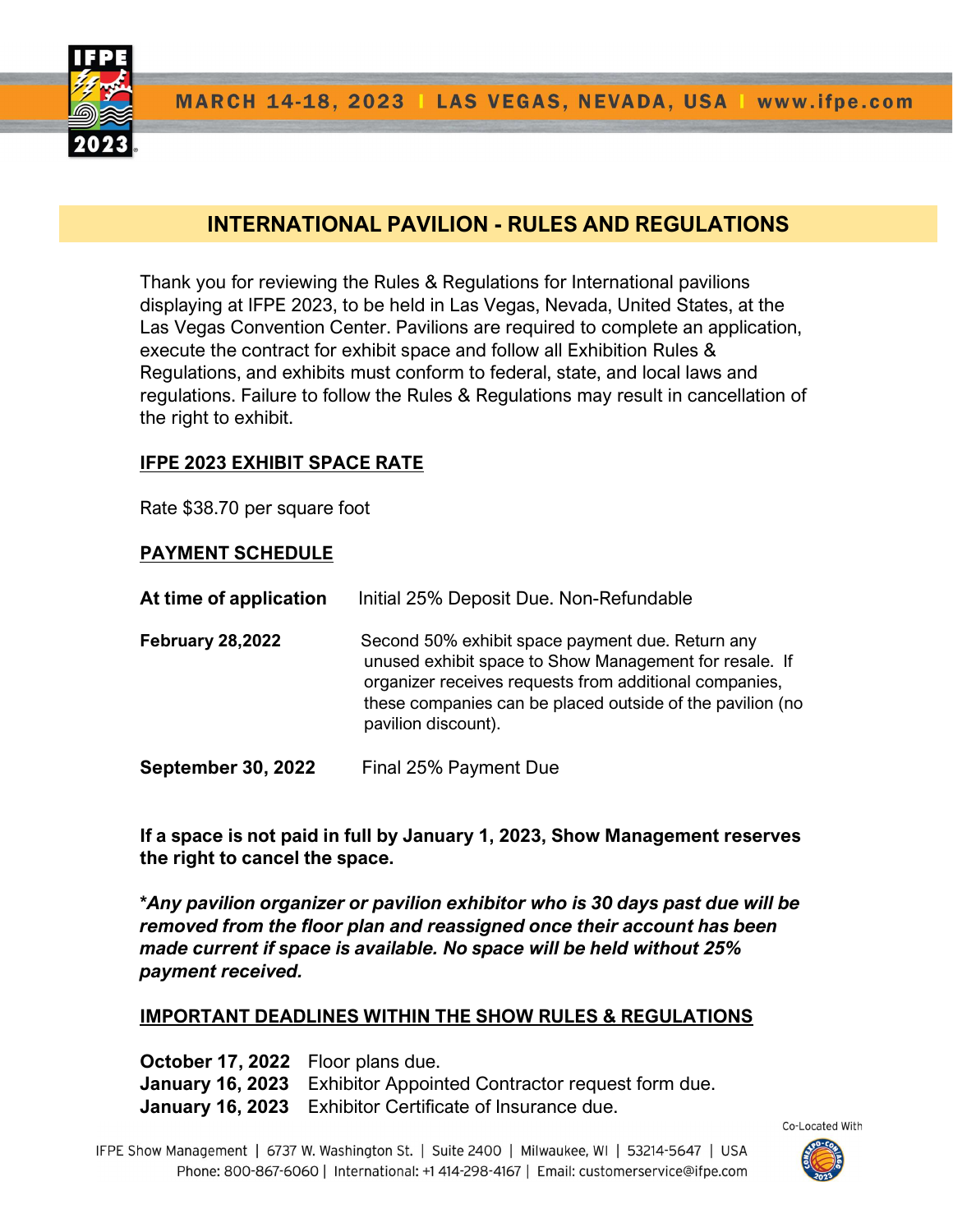

# TRADE SHOW DEFINITIONS

**Advance Order** — An order for show services sent to the general contractor by the advance order (discount) deadline. Usually less expensive than orders placed on-site.

Advance Warehouse— Location set by show management to receive freight before start of show. Freight is stored at this location and then moved to the show at the designated time. Included in exhibit space costs, if freight is shipped to the Advance Warehouse, the General Service Contractor will store for up to 60 days and deliver freight to exhibitors' space on their target date.

Exhibitor Service Center — A centralized area where representatives of various show services can be contacted or located on-site.

Exhibitor Service Manual (ESM)— Manual containing general information, labor/service order forms, rules and regulations, as well as other important information pertaining to exhibitor participation.

Early teardown — Any exhibitor who begins to dismantle or pack part of their exhibit before the close of the Exhibition. See Closing Exhibit Space Early (Page 28) for more information.

Equipment/Services — Product (equipment or services) displayed by any exhibitor; must comply with the rules for eligibility.

Exhibit Space — The indoor and/or outdoor areas at the Las Vegas Convention Center and Las Vegas Festival Grounds assigned to an exhibitor for the purpose of displaying eligible products and services.

**Exhibitor Appointed Contractor (EAC)**  $-$  Any company other than the designated official contractors that provide services such as display installation and dismantling, models, florists, photographers, audio visual firms, etc.

**Exhibition Sponsors** — The principal sponsors of IFPE 2023 are the Association of Equipment Manufacturers (AEM) and National Fluid Power Association (NFPA).

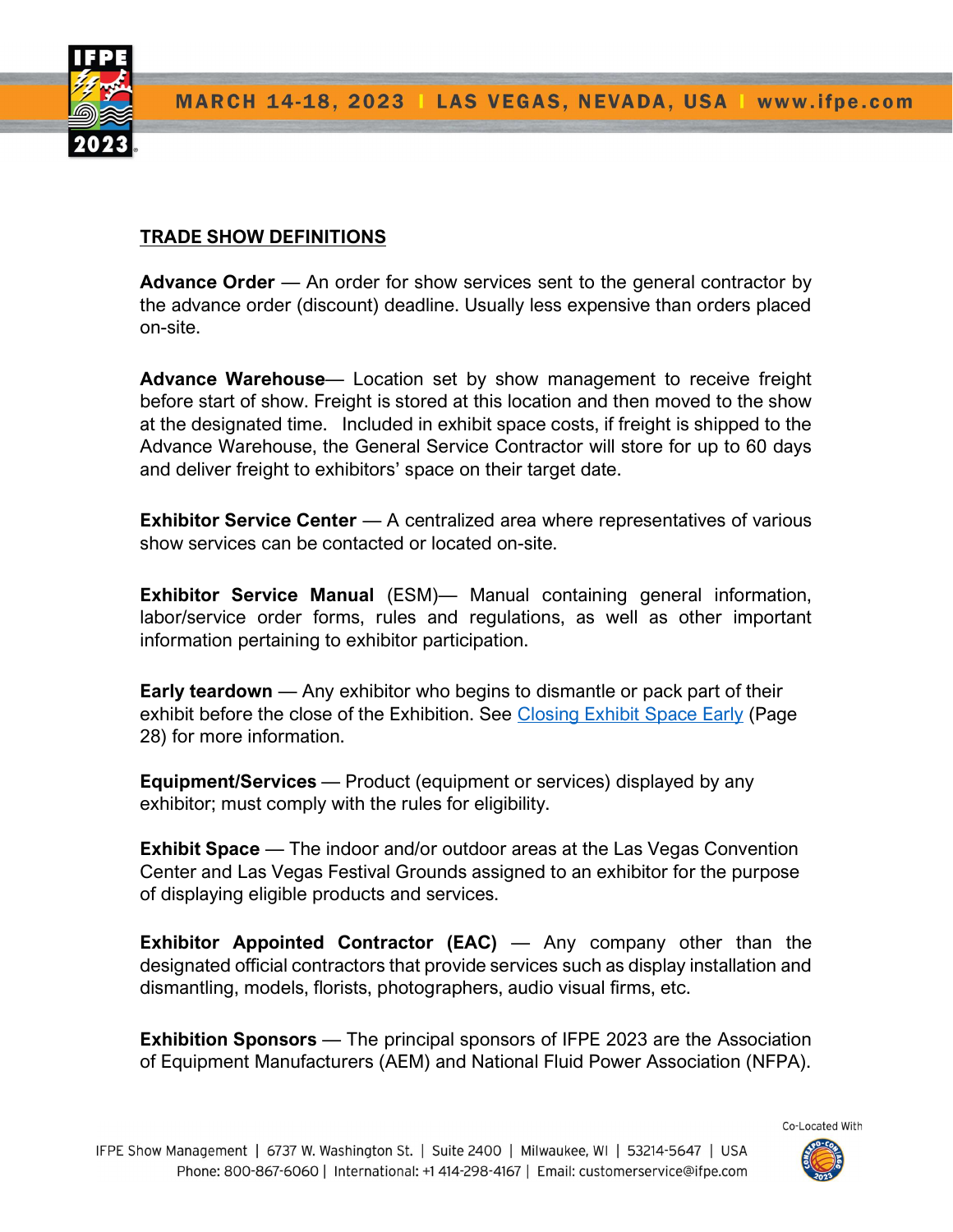

Floor Manager — Individual representing show management who is responsible for overseeing all or part of the exhibition area. He or she is also available to answer questions related to the show floor, show hours, and show services and acts as the liaison between exhibitors and the general contractor.

Freight Desk – The area where inbound and outbound exhibit materials are handled at a trade show.

General Contractor — A company providing services to a trade show and/or its exhibitors. The general contractor is the official contractor designated by show management (also called General Services Contractor, GSC, or Official Contractor).

Housing — All sleeping accommodations, as well as hospitality facilities requested by exhibitors, employees, guests, and visitors.

Installation/Dismantle badge — Exhibit staff, helpers and Exhibitor Appointed Contractors who need access to exhibits during the installation or dismantling period on non-Exhibition days require installation and dismantle badges for admittance. See Installation & Dismantle Badges section for more information.

Labor — Refers to contracted workers who perform services for shows.

Labor Desk — On-site area from which service personnel are dispatched.

LVCC — Las Vegas Convention Center, which includes all indoor facilities, parking lots, marshaling areas and exhibit areas.

LVCVA — The Las Vegas Convention and Visitors Authority, which operates the Las Vegas Convention Center.

LVFG — The Las Vegas Festival Grounds, which includes all facilities, parking lots, marshaling areas and exhibit areas.

**Management Committee** — Guides management of the Exhibition. It is composed of representatives from exhibiting companies, the Association of Equipment Manufacturers, and National Fluid Power Association.

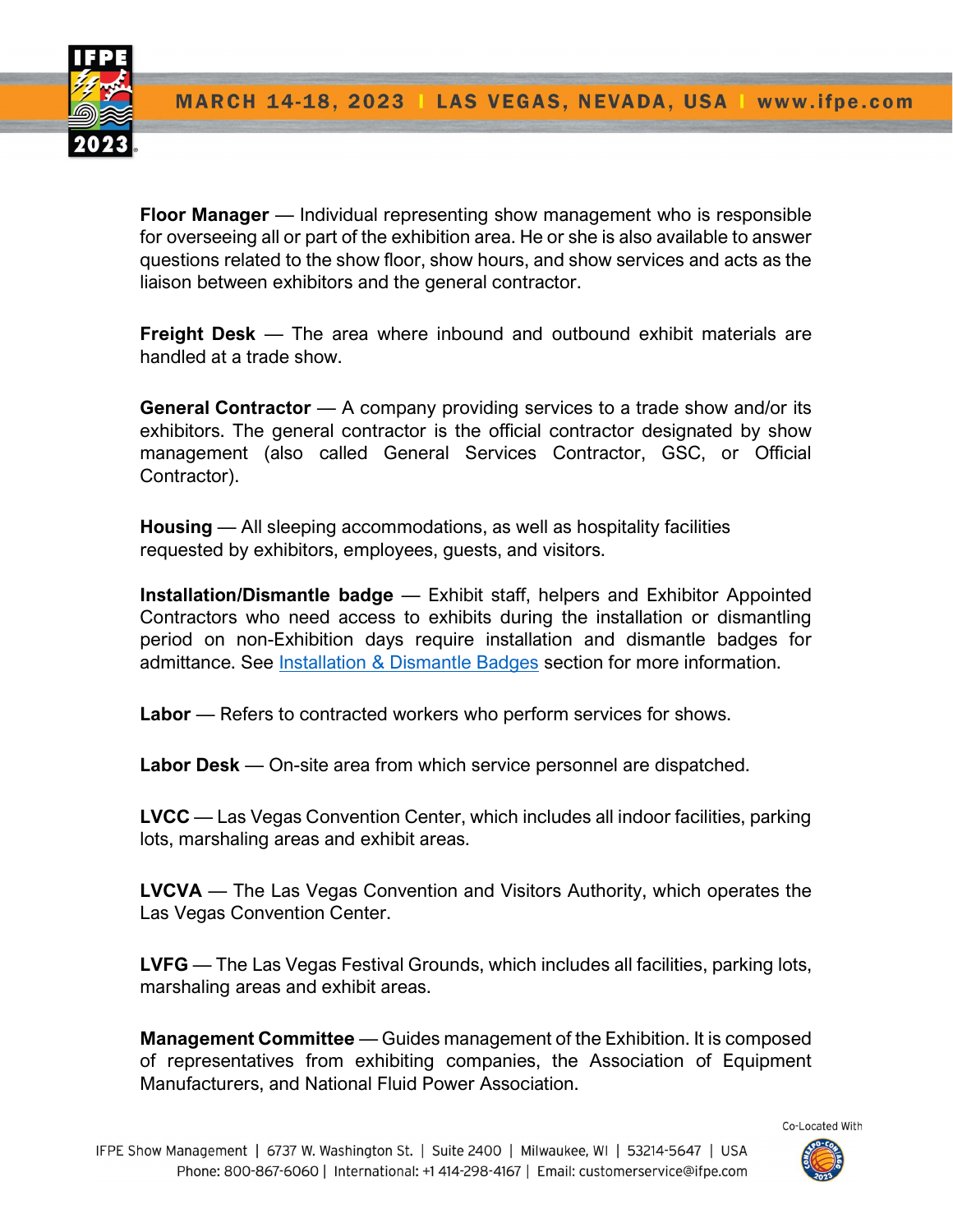

Master Distributor — A sole U.S. distributor to a non-U.S. manufacturer.

Material Handling — Unloading your shipment, transporting it to your booth, storing and returning your empty crates and cartons, and reloading your freight or shipment onto your selected carrier at the close of the show. The MHA is your material handling agreement.

**On-site Order** — Order for services placed by the exhibitor with the general contractor after exhibit set-up begins and is usually more expensive than an advance order.

Overtime Labor — Work performed before 8:00 a.m. and after 4:30 p.m., Monday through Friday, and all hours on Saturdays, Sundays.

Pipe and Drape — Pipe material with fabric draped from it to make upside rails and the back wall of an exhibit booth.

**Privately Owned Vehicle** — A privately owned vehicle, such as a passenger car, van, or small company vehicle, as distinguished from trucks, tractor-trailers, and other over-the-road vehicles. Exhibitors with a POV should ask the general service contractor for unloading instructions.

Show Management — Company responsible for all aspects of the exhibition. The producer of IFPE 2023 is the Association of Equipment Manufacturers.

**Show Office** — The show management office at the event.

Target Date — The specified date and/or time to move a shipment into and/or out of an exhibit hall/show site.

**Transportation/Shipping** — The transport of your exhibit materials to and from the convention or event.

Union — An organization of workers formed to protect the interests and rights of its members. Labor unions provide venues with a pool of workers who are experts in various areas.

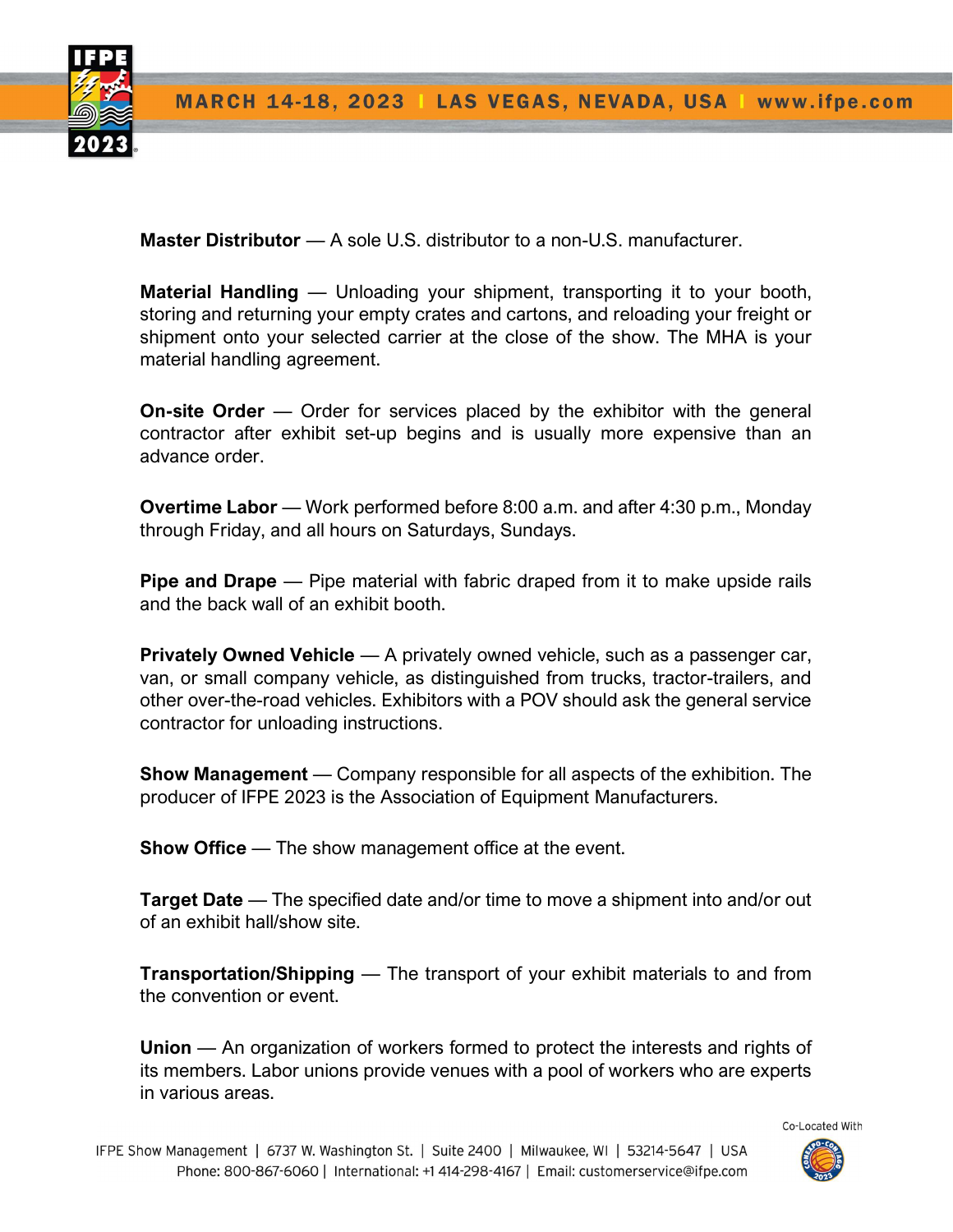

# GENERAL EXHIBITION INFORMATION

# EXHIBITION LOCATION, DATES & HOURS

IFPE 2023 will be held at the Las Vegas Convention Center in Las Vegas, Nevada. Exhibition dates and hours will be:

| Tuesday, March 14, 2023   | $9:00$ a.m. $-5:00$ p.m. |
|---------------------------|--------------------------|
| Wednesday, March 15, 2023 | $9:00$ a.m. $-5:00$ p.m. |
| Thursday, March 16, 2023  | $9:00$ a.m. $-5:00$ p.m. |
| Friday, March 17, 2023    | $9:00$ a.m. $-5:00$ p.m. |
| Saturday, March 18, 2023  | $9:00$ a.m. $-3:00$ p.m. |

# INSTALLATION & DISMANTLING SCHEDULE

The following schedule represents the installation and dismantling periods for IFPE 2023. Exhibitors can have access to their stands 24 hours per day only if given permission in advance by Show Management.

# INSTALLATION SCHEDULE

| March 6, 2023  | $8:00$ a.m. $-5:00$ p.m. |
|----------------|--------------------------|
| March 7, 2023  | $8:00$ a.m. $-5:00$ p.m. |
| March 8, 2023  | $8:00$ a.m. $-5:00$ p.m. |
| March 9, 2023  | $8:00$ a.m. $-5:00$ p.m. |
| March 10, 2023 | $8:00$ a.m. $-5:00$ p.m. |
| March 11, 2023 | $8:00$ a.m. $-5:00$ p.m. |
| March 12, 2023 | $8:00$ a.m. $-5:00$ p.m. |
| March 13, 2023 | $8:00$ a.m. $-5:00$ p.m. |

# DISMANTLING SCHEDULE

| March 18, 2023 | beginning at 3:00 p.m.   |
|----------------|--------------------------|
| March 19, 2023 | $8:00$ a.m. $-5:00$ p.m. |
| March 20, 2023 | $8:00$ a.m. $-5:00$ p.m. |

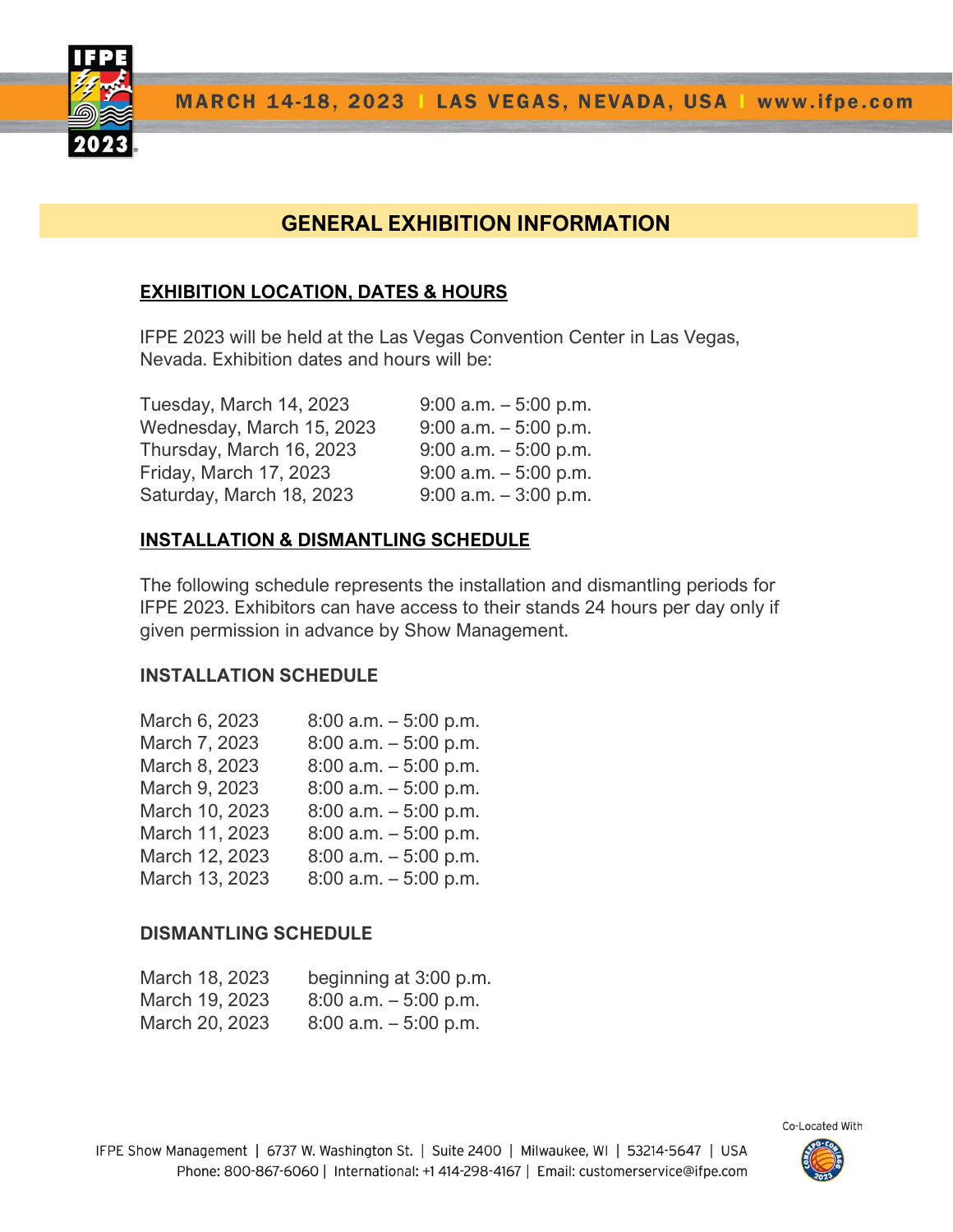

# TARGET INSTALLATION DATES

Pavilions will receive their targeted installation dates from the Official General Contractor. Every attempt will be made to ensure that their materials will be delivered to their exhibit space on the day they are scheduled to arrive.

Exhibitors wishing to change their scheduled installation date must submit their request in writing to the Official General Contractor's Freight Department. Additional information will be provided in the Exhibitor Services Manual, which will be available in 2022.

# CLEAN FLOOR POLICY

A clean floor policy will be implemented for IFPE 2023. All crates must be labeled and ready for pickup by 5:00 Sunday, March 12, in all halls and lots. Crates not labeled and ready for pickup will be removed regardless of status. Labor and equipment charges will apply if this policy is not met.

All cardboard, fiber cases and access storage items must be labeled and ready for pickup by 1:00 p.m. Monday, March 13, in all halls and lots. All aisles must be 100% clean of product, ladders, gang boxes and any other items that may impede the final aisle cleanup and installation of aisle carpet by 5:00 p.m. Monday, March 13.

# FAILURE TO HOLD THE EXHIBITION

Should the Exhibition fail to be held for any reason; Show Management will return an equitable portion of the space payment. If the Exhibition is required to be moved or postponed, no refunds will be made.

# PAVILION REPRESENTATIVE

Each pavilion will be required to appoint at least one person authorized to represent the pavilion in all dealings with Show Management. Each pavilion will provide the name of its official IFPE 2023 representative at the time it submits its space application. This representative shall be authorized to enter into such service contracts as may be necessary and for which the pavilion representative shall be responsible. It is the responsibility of the pavilion representative to notify Co-Located With

IFPE Show Management | 6737 W. Washington St. | Suite 2400 | Milwaukee, WI | 53214-5647 | USA Phone: 800-867-6060 | International: +1 414-298-4167 | Email: customerservice@ifpe.com

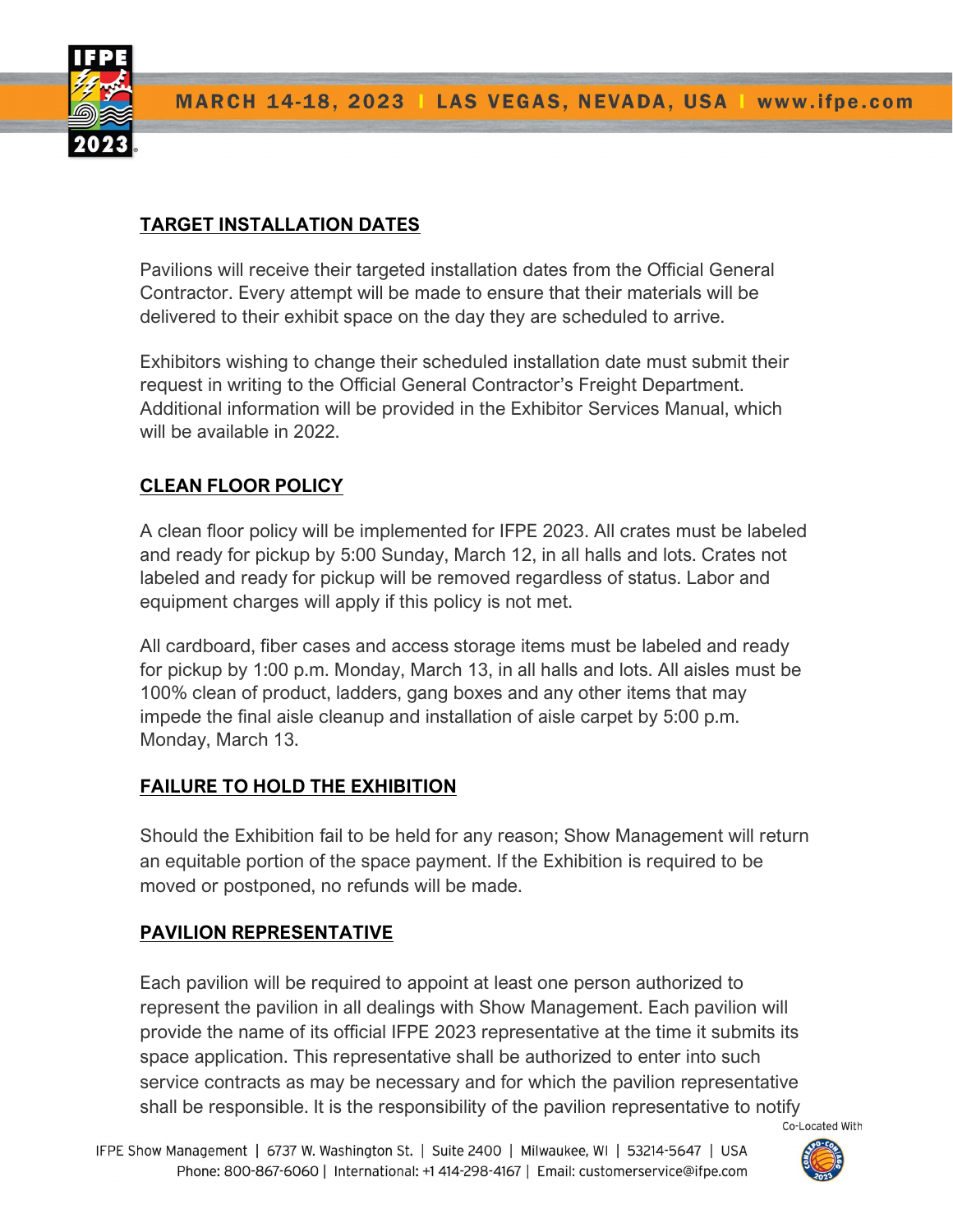

Show Management with the name of another representative in case the primary representative is unavailable.

# ELEGIBILITY & EXHIBIT SPACE

# **ELIGIBILITY**

Exhibitors in a pavilion must manufacture equipment, components, parts, or accessories, or provide services related to the construction and construction materials industries. Specific guidelines have been set for distributors, rental houses, product support providers and auction houses. These guidelines are as follows:

# DISTRIBUTORS, RENTAL HOUSES & PRODUCT SUPPORT PROVIDERS

Distributors, rental houses, product support providers can display their companies' services; however, product cannot be displayed. Master distributors can display product if they are the sole U.S. distributor to a non-U.S. manufacturer. If the non-U.S. manufacturer is exhibiting, the sole U.S. distributor may display the equipment with the permission of the manufacturer.

# EXHIBITOR PACKAGE PLAN

The cost of exhibit space includes the Exhibitor Material Handling Package Plan. These services reduce the cost to exhibit and add value to each exhibitor's investment:

- Check-in and access to the Marshalling yard
- NEW: Advance Warehouse Services to include receipt of materials at the advance warehouse, storage for up to 60 days prior to the show and delivery of materials to the exhibitors' booth prior to approved target date
- NEW: Unloading and reloading of all shipments whether from Advanced Warehouse or Direct to Show-site without any additional fees for overtime or special handling. Trucks must arrive by 3PM either at Marshalling Yard or Show-site to be unloaded without additional fees.
- Cart service for personally owned vehicles during specified days/times
- Small package service (<200lbs) with no overtime or off-target fees

IFPE Show Management | 6737 W. Washington St. | Suite 2400 | Milwaukee, WI | 53214-5647 | USA Phone: 800-867-6060 | International: +1 414-298-4167 | Email: customerservice@ifpe.com

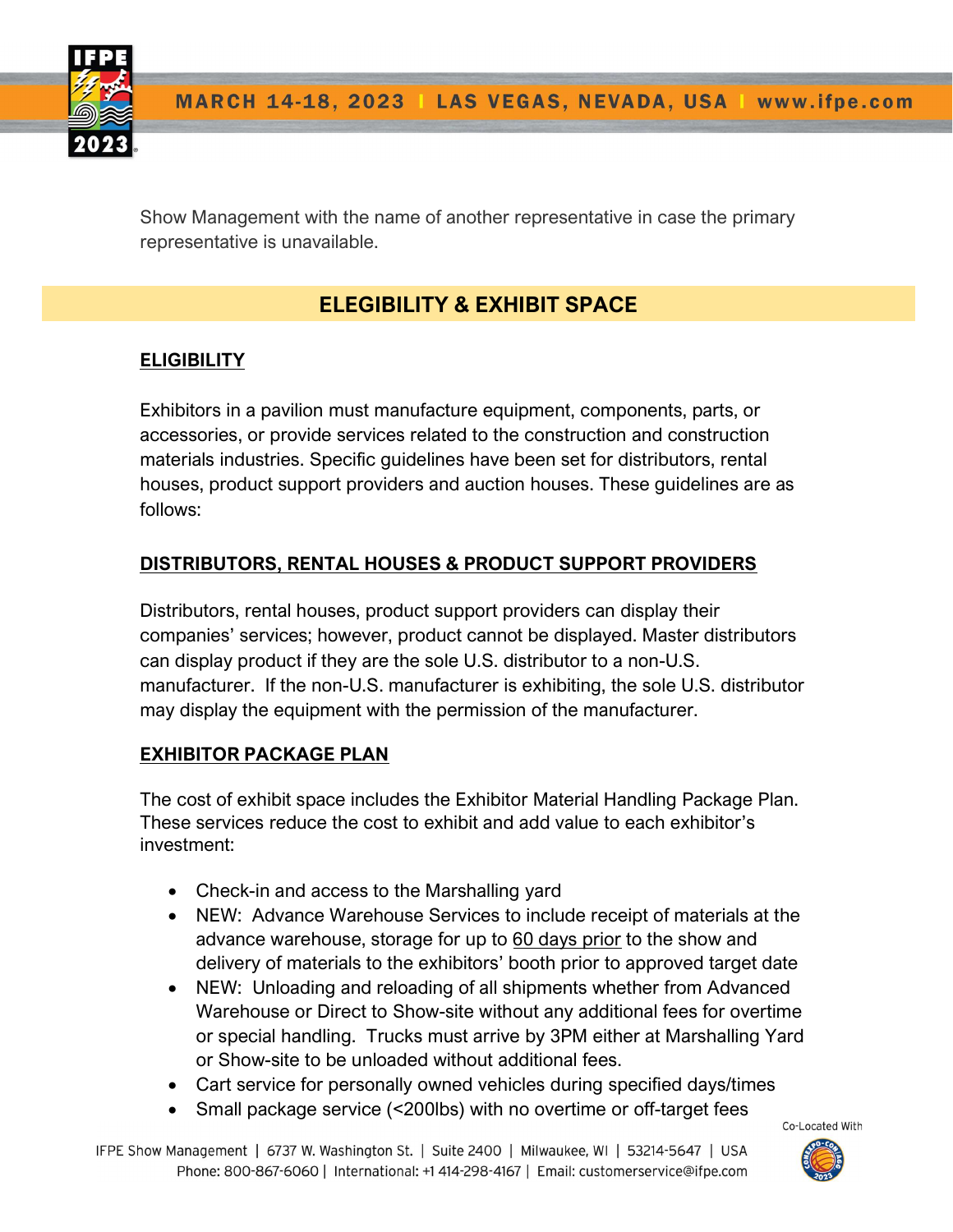

- Delivery of machinery and crates to exhibit space(s) from the marshalling area(s) and pick-up of the same machinery and crates at the close of the Exhibition.
- Removal of all cleating and blocking on inbound shipments, including materials where required.
- Handling of inbound and outbound shipments of exhibit materials to the LVCC, Parking Lots, or any other grounds or exhibit areas used for the Exhibition.
- Spotting crew for mobile/rolling equipment. Planking requirements vary based on type and weight of equipment. Plywood planking is included but additional charges will apply when steel plates are needed.
- Spotting of exhibitor's machinery or products for the initial installation only, as the equipment is delivered to the exhibitor's space (provided an exhibitor's representative is present during the initial placement).
- Exhibit crate removal, storage and return of the crates at the close of the Exhibition.
- Trash removal during dismantling period.
- Daily vacuuming/sweeping the carpet/floor and emptying wastebaskets before the opening of each Exhibition day.
- Standard/inline, exhibits will be furnished with 8-foot-high drape background and 3-foot-high drape partitions. Corner and peninsula stands will be furnished with 8-foot-high back drape (not 3-foot-high drape partition).

\*Please note that the package excludes show insurance which is obliged for everv exhibitor at IFPE. The insurance can be purchased HERE unless the exhibitor already has an insurance in place.

# SPACE REDUCTION POLICY

- Any pavilion decreasing its exhibit space by February 28, 2022, must pay the 25% deposit of the original space, regardless of the new space cost. If the new space cost is less than the original 25% deposit, the pavilion will not be refunded the difference. Overpayments beyond the 25% will be refunded if the reduction occurs on or before February 28, 2022.
- Any pavilion reducing its space on or after March 1, 2022, but before December 1, 2022, must pay at least 75% of the original space cost. Payments above the 75% level will be refunded.

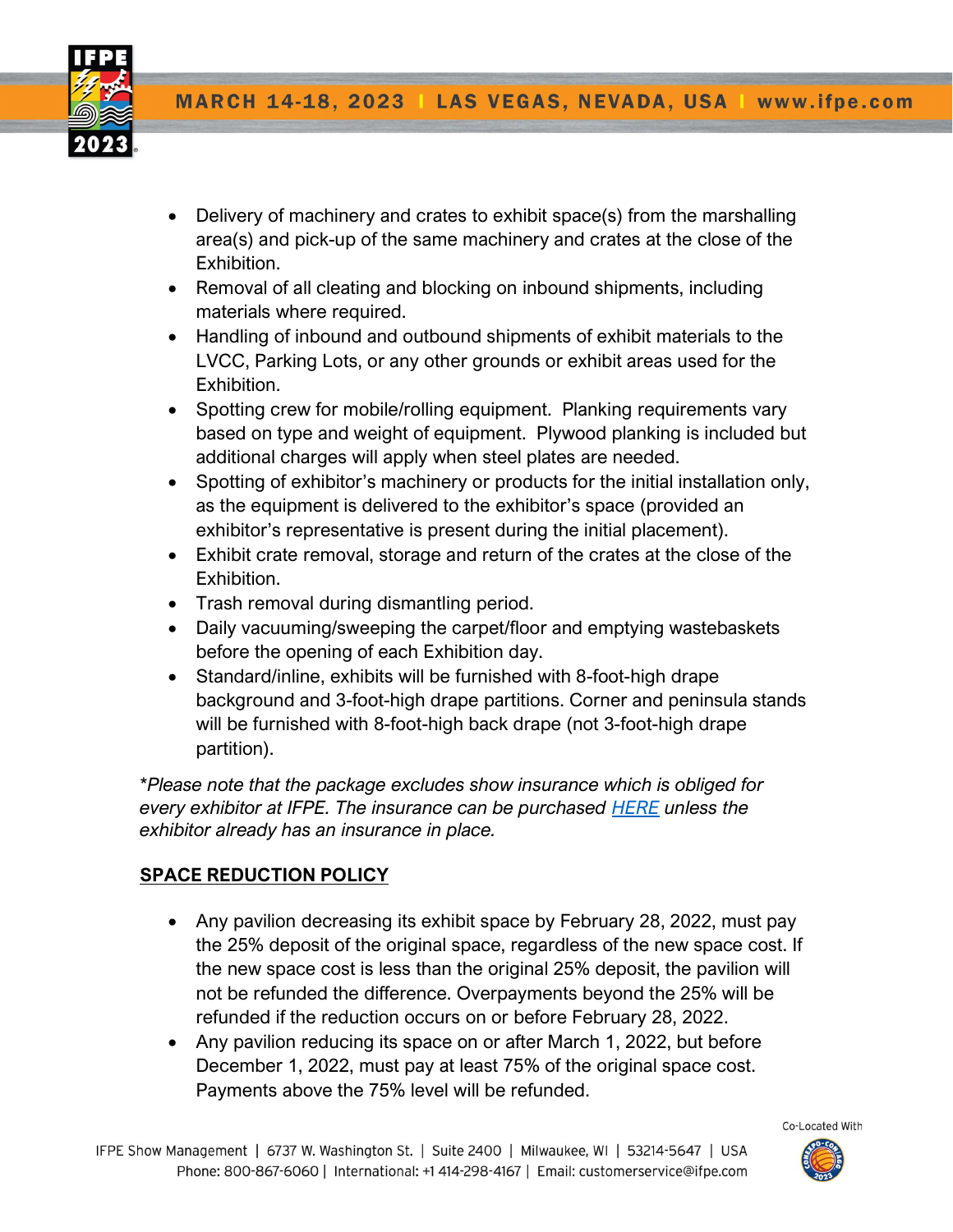

- Any pavilion reducing its space on or after December 1, 2022, will receive no refund.
- If a pavilion reserves more than one space and reduces to fewer, deposits applied to the spaces canceled will be retained.

### CANCELLATION POLICY

Any notice of cancellation of exhibit space by a Pavilion organizer must be made in writing to Show Management. This cancellation policy does not depend upon whether the exhibit space is resold or reassigned.

- 1. At no time will the deposit (25% of space cost) be refunded to a pavilion canceling its space.
- 2. Any pavilion canceling its exhibit space before February 28, 2022, will lose the initial 25% deposit. The remaining balance paid to IFPE will be refunded.
- 3. Any pavilion canceling its exhibit space on or after March 1, 2022 but before September 30, 2022, will lose 50% of the total cost of exhibit space reserved. The remaining 50% will be refunded.
- 4. Any pavilion canceling its exhibit space on or after October 1, 2022 but before December 1, 2022, will lose 75% of the total cost of exhibit space reserved. The remaining 25% will be refunded.
- 5. Any pavilion canceling its exhibit space on or after December 1, 2022, will receive no refund.

#### ALLOCATION OF EXHIBIT SPACE

Show Management will work with the pavilion organizer to create a block of space that will be easy for the pavilion organizer to divide and maintain through aisles around the pavilion. Pavilion organizer can request location, yet this request is not guaranteed.

Show Management reserves the right to reassign spaces during show planning. No individual exhibits in the pavilion unless approved by Show Management.

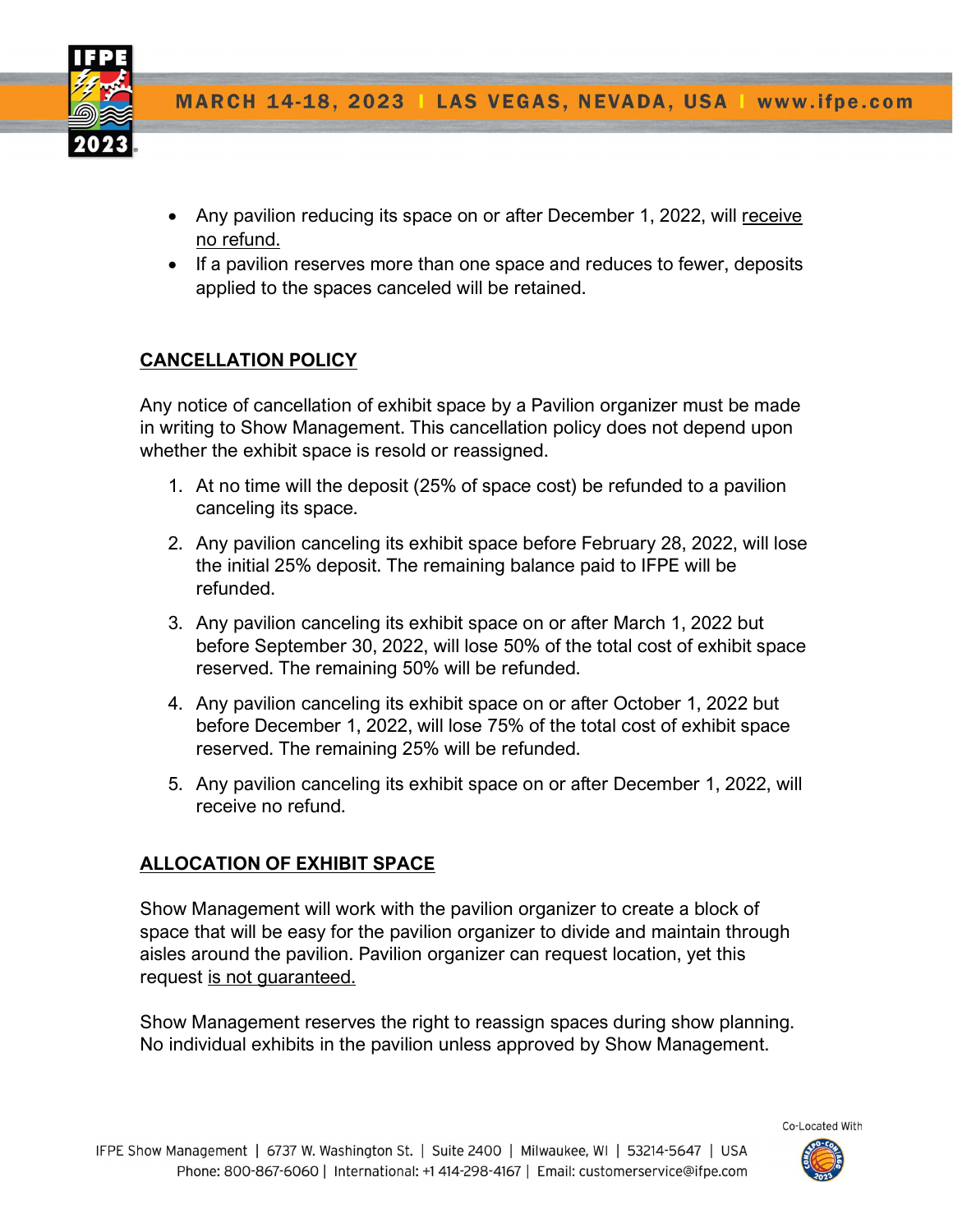

There will be one official pavilion organizer per country. Exhibit space will be allocated to the official pavilion organizer, and the organizer can divide the space among their pavilion exhibitors according to the shows' official Rules and Regulations, in increments of 10 (ten) feet.

Note: NO island booths are permitted inside a pavilion space.

# WORK RULES & EXHIBITOR APPOINTED CONTRACTORS

# EXHIBITOR APPOINTED CONTRACTORS

An Exhibitor Appointed Contractor (EAC) is any company other than the designated official contractor that provides services such as models, florists, photographers, audio visual, etc. and will need access to an exhibitor's space any time during installation, exhibition dates or dismantling.

# SERVICES EAC'S CAN PROVIDE

EACs services will be limited to the installation, dismantling and preparation of display materials only. Labor and/or services for the installation and dismantling of products to be displayed by exhibitors must be contracted from the Official Contractor designated by Show Management for that service.

The Official Contractor will handle the use of power washers to clean equipment. The use of power sprayers or spray paint to touch up equipment and tires will be allowed only in designated areas in the marshaling and assembly areas. Exhibitors and their employees can hand wipe, buff or touch up paint (with brushes) on their own equipment and display pieces within the exhibitor's assigned exhibit space; EACs are not permitted to perform these services.

# RULES & REGULATIONS FOR EAC's

If you choose to work with an EAC, the following Rules & Regulations must be adhered to by the pavilion organizer and the EAC. These rules will be strictly enforced.

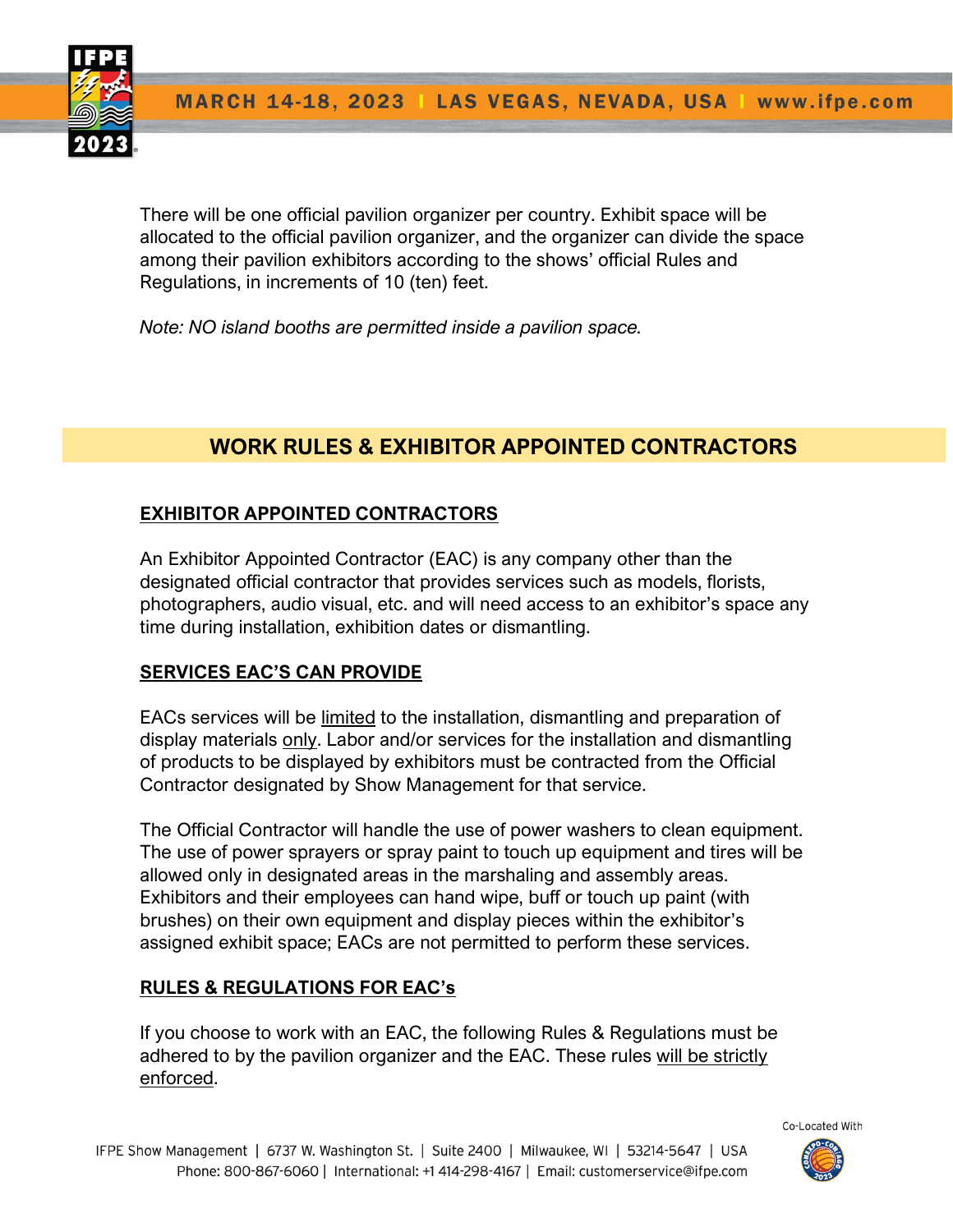

- 1. Pavilion organizers must submit an Exhibitor Appointed Contractor form for all EACs working on their behalf no later than January 16, 2023. This form can be found in the Exhibitor Services Manual.
- 2. The EAC shall refrain from placing an undue burden on the Official Contractors by interfering, in any way, with the official contractor's work.
- 3. The EAC will not solicit business on the Exhibition floor during any of the overall days of the Exhibition, including installation, Exhibition dates and dismantling.
- 4. The EAC is responsible for adhering to all Rules & Regulations requiring badging.
- 5. If the EAC, in any way, disrupts the orderly conduct of business by any of the official contractors, or impairs the smooth installation and dismantling of the Exhibition, the EAC will immediately cease such disruption or be removed from the Exhibition site. Show Management will have the final decision in such instances.
- 6. EACs that provide installation and dismantling services will be sent the proper information from the Exhibitor Services Manual upon receipt of request by the authorizing exhibitor.

In performing work for their clients, the EAC shall cooperate fully with the Official Contractors and shall comply with existing labor regulations or contracts as determined by the commitments made and obligations assumed by Show Management in any contracts with the Official Contractors. Failure to comply with these regulations will result in refusal or loss of authorization to perform services and immediate removal from the Exhibition site.

# INSURANCE REQUIREMENTS FOR EAC'S

EACs must provide Show Management with a Certificate of Insurance for workers' compensation and employers' liability, comprehensive general liability, and automobile liability insurance. The policy must provide the minimum limits listed below:

- 1. The workers' compensation and employers' liability insurance must provide a minimum limit of \$500,000 and meet the requirements established by the state of Nevada.
- 2. Comprehensive general liability coverage must provide at least \$1 million/\$2 million in coverage.

IFPE Show Management | 6737 W. Washington St. | Suite 2400 | Milwaukee, WI | 53214-5647 | USA Phone: 800-867-6060 | International: +1 414-298-4167 | Email: customerservice@ifpe.com

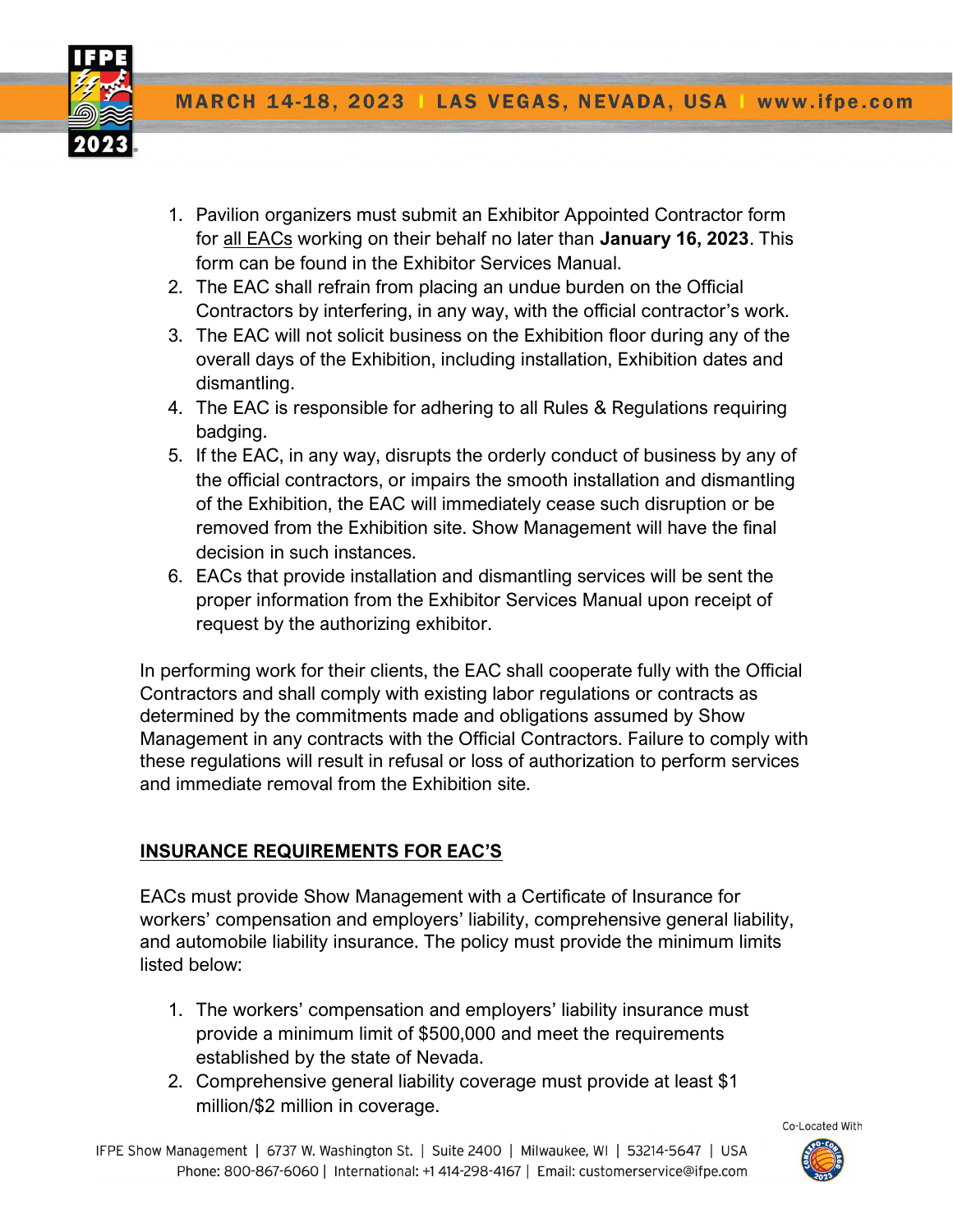

3. Automobile liability should include all owned, non-owned and hired vehicles with limits of \$500,000 bodily injury and \$500,000 property damage liability.

The EAC should name Show Management, the sponsoring associations, the Exhibition owners, and the Official Contractor as additional insureds.

# BUILDING AND OPERATING YOUR STAND

# STAFFING EXHIBIT DURING EXHIBITION DAYS

Exhibitors are required to staff their exhibition with a reasonable number of exhibitor personnel present in the exhibit stand at all times during the Exhibition dates and hours.

# EXHIBIT HEIGHT AND HANGING SIGN REGULATIONS

Exhibit materials, components and identification signs will be permitted to a maximum height of 20 feet or 6 meters (there is no height limit for product and/or machinery).

- Exhibits can be arranged based on the cubic content concept. Cubic content is defined as the ability to utilize the total contracted exhibit space within the 20-foot or 6-meter height restriction.
- Hanging signs and/or graphics will be permitted to be hung at an unlimited height.
- Hanging signs and/or graphics can be placed on all sides of the pavilion exhibit.
- Pavilion organizers are fully responsible for all costs associated with rigging installation/dismantle of their hanging signs above their exhibits.

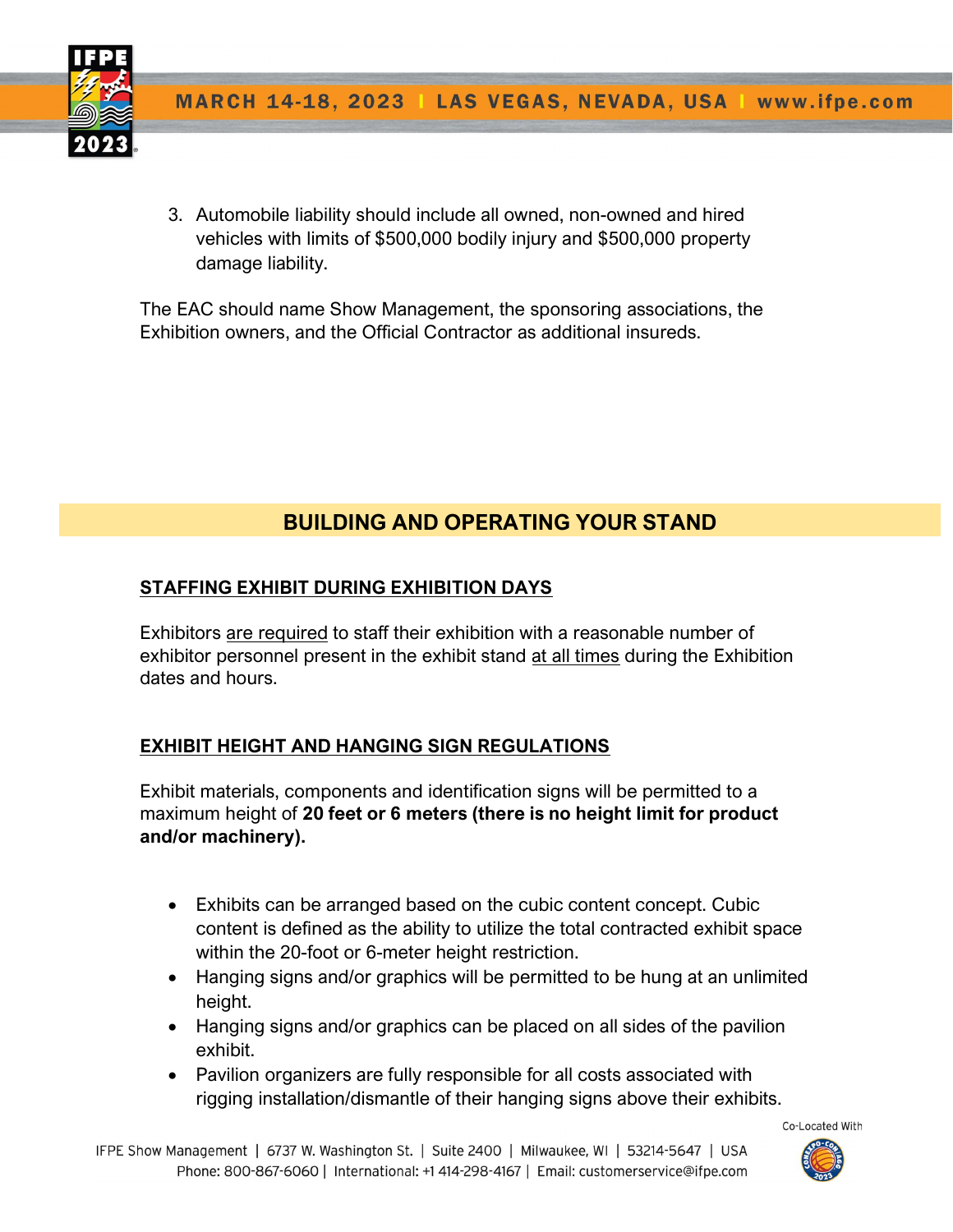

- Due to liability, all hanging sign assembly and rigging must be arranged through the Official General Service Contractor.
- Please follow all Structural Integrity rules as designated by the Las Vegas Convention Center
- To ensure the safety on the show floor, all machinery must be set 6 inches from all aisles.

# PAVILION BOOTH CONSTRUCTION GUIDELINES

Please review the following to ensure that your exhibits in your pavilion meets IFPE Booth Specifications.

To avoid additional costs (i.e., design cost or tear down of an unapproved structure) please obtain written approval before beginning production or construction of display.

All booths, regardless of size, are required to follow these guidelines. All requests must be in writing; e-mail operations@ifpe.com for approval or with any questions.

SUBMITTING FLOORPLAN, BY: OCTOBER 17, 2022

All pavilion organizers must submit their pavilion floorplan with exhibiting company names and how the pavilion space will be divided, including wall dimensions, hanging signs, etc.

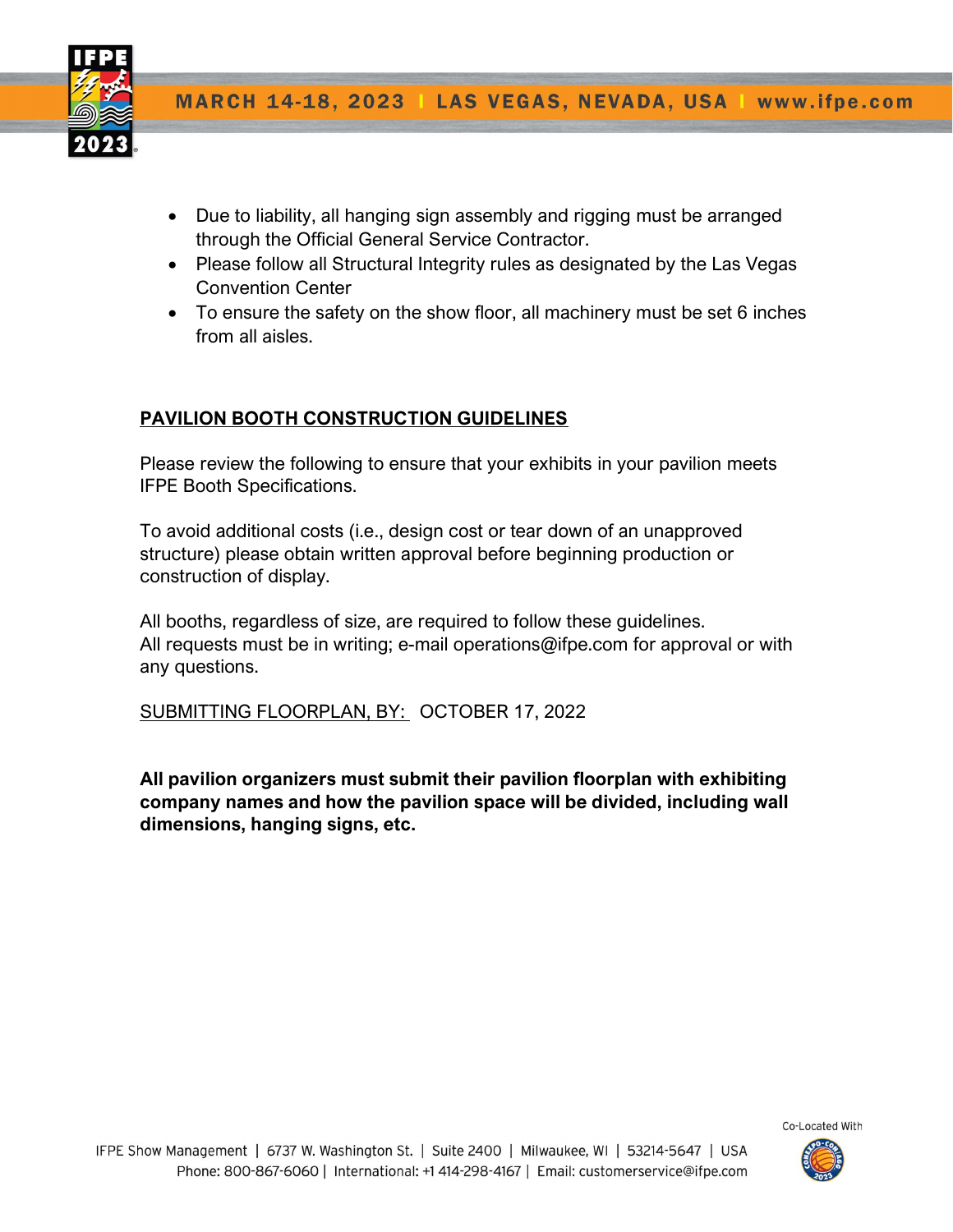

# ADMISSION TO EXHIBITS

# **REGISTRATION**

Anyone attending the Exposition will be required to register, pay the appropriate registration badge fee and agree to comply with the Exposition rules. Pavilion organizers will be required to register all exhibit staff for a show badge, including EACs, entertainment and anyone else who needs access to the show floor during show hours. Information regarding this process will be included in the Exhibitor Services Manual. We strongly recommend that all exhibiting personnel register online and in advance of the Exposition.

### ADMISSION TO THE EXHIBITION

Admission to the Exhibition floor will be by badge only. Adequate precautions will be taken to ensure that only authorized people are admitted to the exhibit area.

#### PRE- & POST-SHOW-HOUR FUNCTIONS

Attendee registration badges will not provide access to the exhibit areas during non-Exhibition hours. Pavilion organizers who want dealers or customers in their exhibit space before or after Exhibition hours must receive advanced written permission from Show Management. Permission will be valid for the time period of only two hours prior to the opening of the Exhibition and two hours after the closing of the Exhibition. See In-Booth Events for more information.

#### EXHIBITOR ADMITTANCE DURING NON-EXHIBITION HOURS

#### Exhibition Installation & Dismantling

Exhibitor staff are allowed to enter the exhibit area during installation and dismantling periods only if they are part of the crew assembling the exhibit space and are identified with an Install & Dismantle credentials obtained from Exhibition Management.  

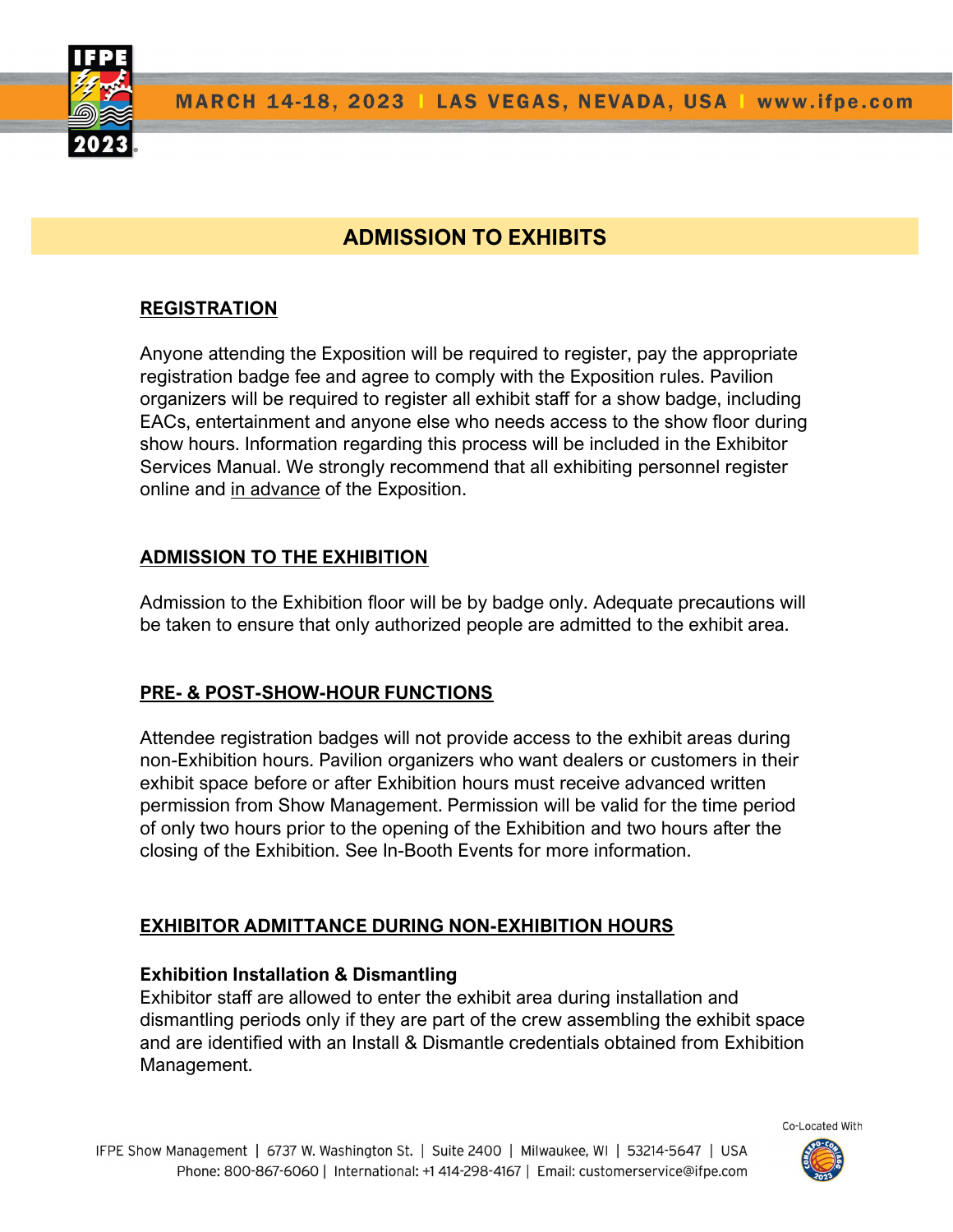**MARCH 14-18, 2023 | LAS VEGAS, NEVADA, USA |** www.ifpe.com



Show Management will take immediate and firm steps to remove anyone from the exhibit floor who is not entitled to be there. This action will be particularly prompt in the case of children under the age of 18 who are brought into the Exposition during non-Exposition hours. Spouses, guests, and all labor personnel who are employees in the business and are at the Exposition to assist in installation or dismantling must be registered for an Install & Dismantle badge. Spouses, guests, and all labor personnel who are employees in the business and are at the Exposition to work the exhibit space must also register and pay for an Exhibitor badge by the primary exhibitor contact. An Exhibitor badge can be used for 24-hour show floor access in lieu of an Install & Dismantle badge

# Exhibitor Appointed Contractors (EAC) Installation & Dismantling **Credentials**

EACs who need access to exhibits during the installation or dismantling periods on non-Exhibition days need an Install & Dismantle Badge for admittance. This will assist in maintaining security and keeping unwarranted personnel out of the exhibit halls. No one will be admitted to the exhibit areas without an installation & dismantle badge or exhibitor show badge during non-Exhibition days.

Show Management will have a list of all approved exhibitors and EACs. Proof of identification and company affiliation will be required to pick-up installation and/or dismantling badges. Official exhibitor show badges can be used in lieu of a pass for entrance to the exhibit areas. See Exhibitor Appointed Contractors section for more information.

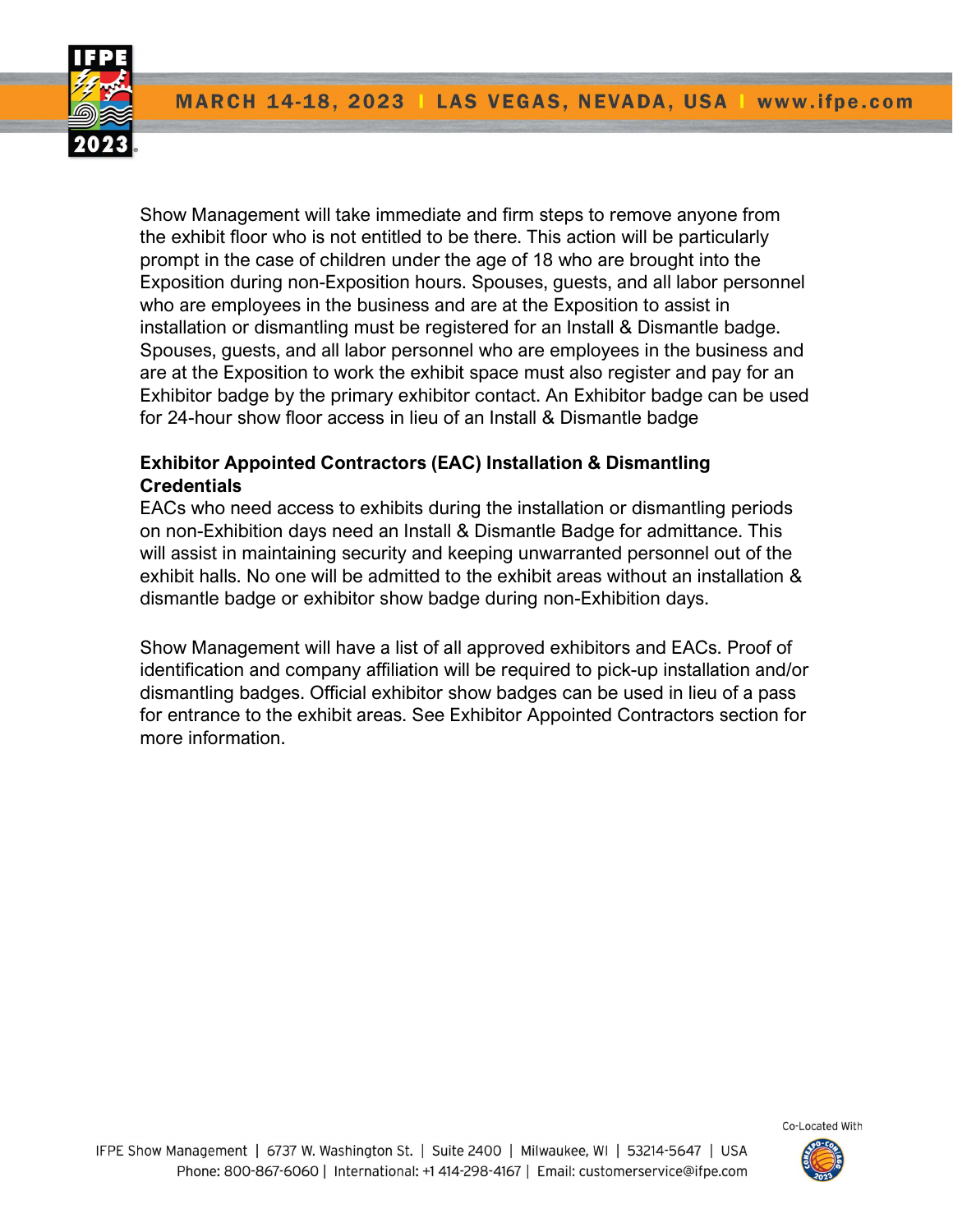# MATERIAL HANDLING

#### ADVANCE WAREHOUSE DELIVERY OR ON-SITE DELIVERY

Our official shipping vendor, Airways Freight have on-site support. They provide guidance to exhibitors via email or telephone call during pre-show planning as well.

# PLAN FOR MOVE-IN

#### Marshaling yard procedure:

### -Confirm address to marshalling yard for your exhibit area in the Exhibitor Services Manual

- Check into marshalling yard

- Once you have checked in you will receive a building pass indicating location and freight door number

- You will wait in the marshalling yard until dispatched

- After being dispatched and upon arrival at the appropriate location, you will be unloaded by Freeman (Official Service Contractor).

- A way to avoid long lines and best plan your booth build is to ship your materials to the advanced warehouse.

For International Pavilions/Exhibitors that require a fiscal/US Customs representation for this show, Airways Freight Corp. our appointed International partner and US Customs House Broker will handle that role and facilitate foreign exhibitors needs.

#### Put together a trade show survival kit.

Include the kit in your freight or checked bag including:

- a. Copies of all orders and tracking number
- c. Staples, scissors, and tape
- d. Pens and markers for labels

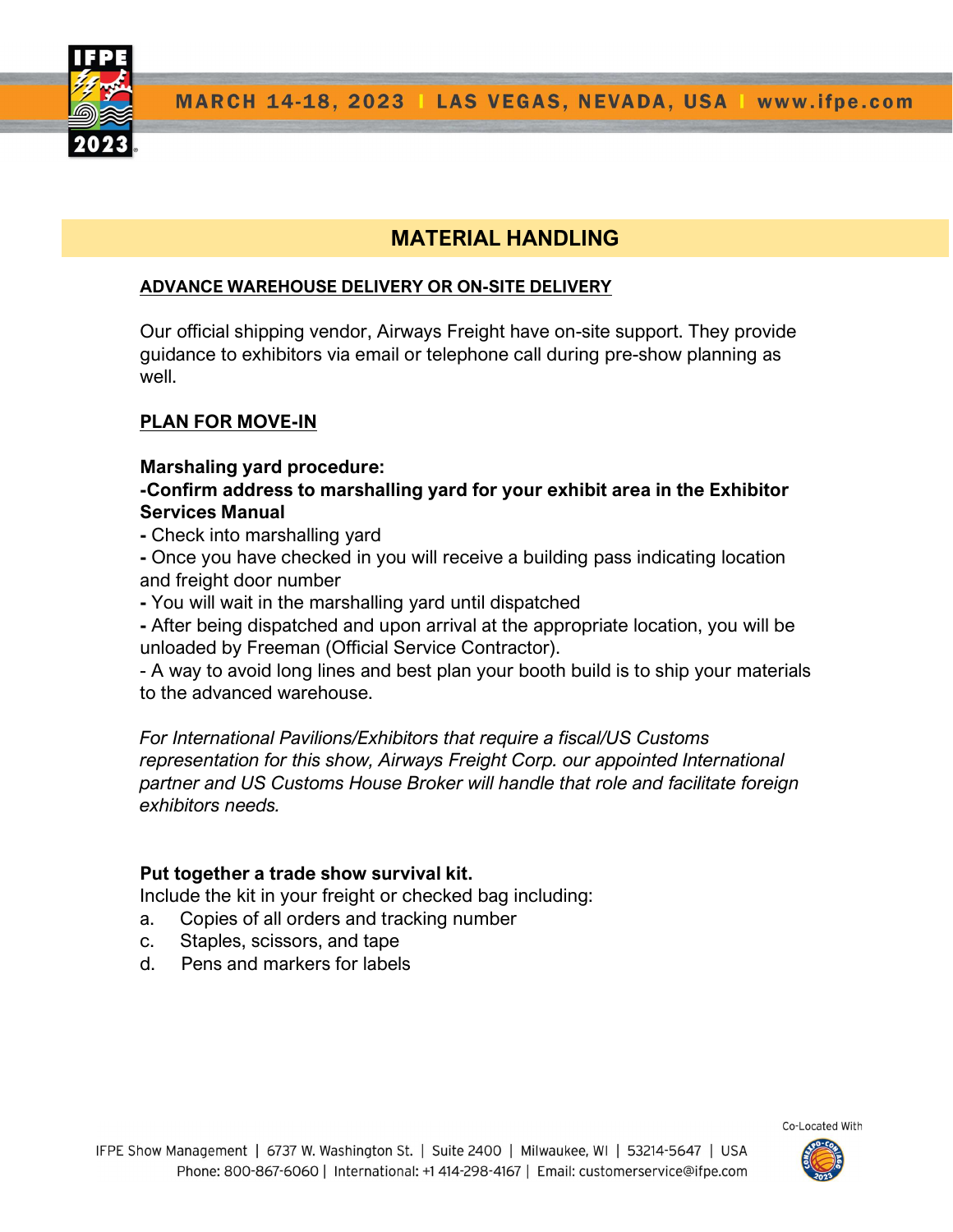

# PLAN FOR MOVE-OUT

Move-out is often one of the most confusing and overlooked parts of any trade show. Each facility, contractor, and show come with their own unique move out challenges.

If you are not used to the functionality of an exclusive material handling provider, we gathered some pain points to clarify some inquiries:

- a. Pre-arrange your outbound shipping with an Airways Freight or your carrier of choice.
- b. Plan ahead! Contact our Exhibitor Success team or visit your Exhibitor Service Manual 6-8 weeks PRIOR to the event to learn the move out process if you have any questions.
- c. After emptying crates, place empty labels on all sides of your crates and cases. Remember to remove old empty labels. Additionally, the empty labels are color-coded, so make sure you get the correct color and be sure your booth number is on each label. This will ensure no crates are lost or separated and will speed up move-out. Don't forget to label your pallets if you need them back for return shipping. If they are not labeled, they will not be returned to your booth.
- d. Since IFPE is a very large show, it will take time for the crates, pallets, and empty boxes to be returned to the booths for load-out packing. It can take 6 hours or more for empty crates to be returned to the booth; please plan your departing flights appropriately.
- e. Loose cartons and fiber cases will be returned first so you can start packing. Wooden crates and skids will be next. Material return is random and holding your empty crates during set-up will not get your crates back to you any earlier. If you hold your empties, the Floor Manager will warn you at first and then have your empties removed.

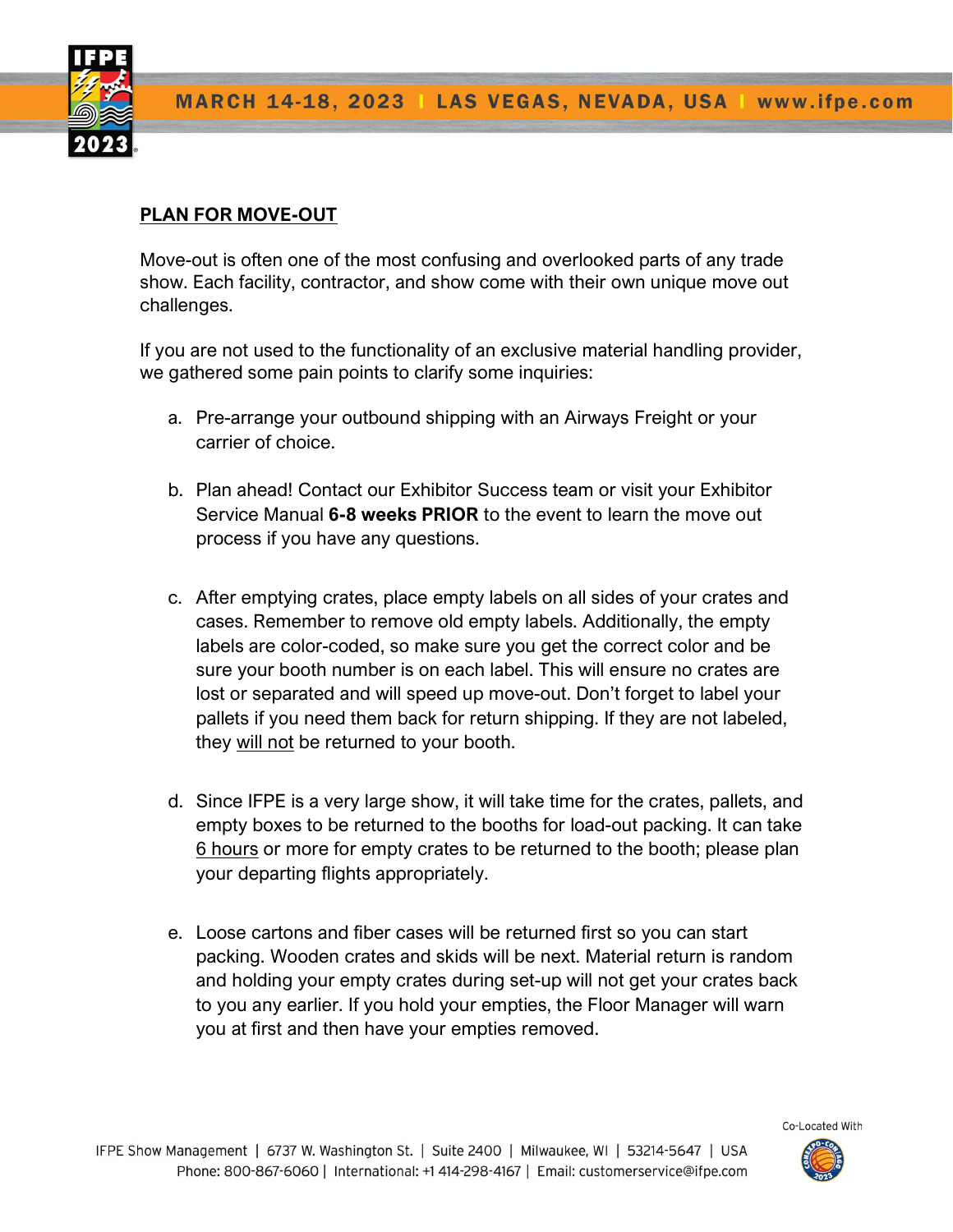

Be sure to read through the move-in move-out information located in the Exhibitor Service Manual for more information.

# PENALTIES FOR VIOLATION OF EXHIBITION RULES & REGULATIONS

Show Management reserves the right to penalize an exhibitor for an uncorrected violation in the Exhibition Rules & Regulations.

Violations during the installation period or Exhibition days will result in one or more of the following:

- 1. Draping off or covering the item in violation for a period specified by Show Management at the exhibitor's expense.
- 2. Immediate removal or draping off the entire exhibit at the exhibitor's expense.
- 3. Removal of the item in violation at the exhibitor's expense.
- 4. Loss of priority status for future IFPE events.
- 5. Other sanctions deemed appropriate by ShowManagement.

# THE EXHIBITOR AGREES…

- 1. The Exhibitor shall make no claim for any reason whatsoever against either the LVCVA, Las Vegas Festival Grounds or Show Management for loss or damage or for injury to himself or his employees while in or about the LVCC or the Las Vegas Festival Grounds for loss or damage by reason of failure to hold the Exhibition as scheduled, reduction of Exhibition hours or days, failure to provide exhibit space, removal or closure of the exhibit or any other act of Show Management. This includes but is not limited to any indirect, incidental, consequential, punitive, or special damages, lost profits, lost savings, loss of goodwill or otherwise arising out of or relating to the Exhibition or any act or omission 30 of Show Management, LVCVA or Las Vegas Festival Grounds.
- 2. Exhibitor shall bear their own risks of loss or damage to property and injury.
- 3. The Exhibitor shall make no claim against Show Management for any reason for the acts or omissions of any contractor or for charges or billings

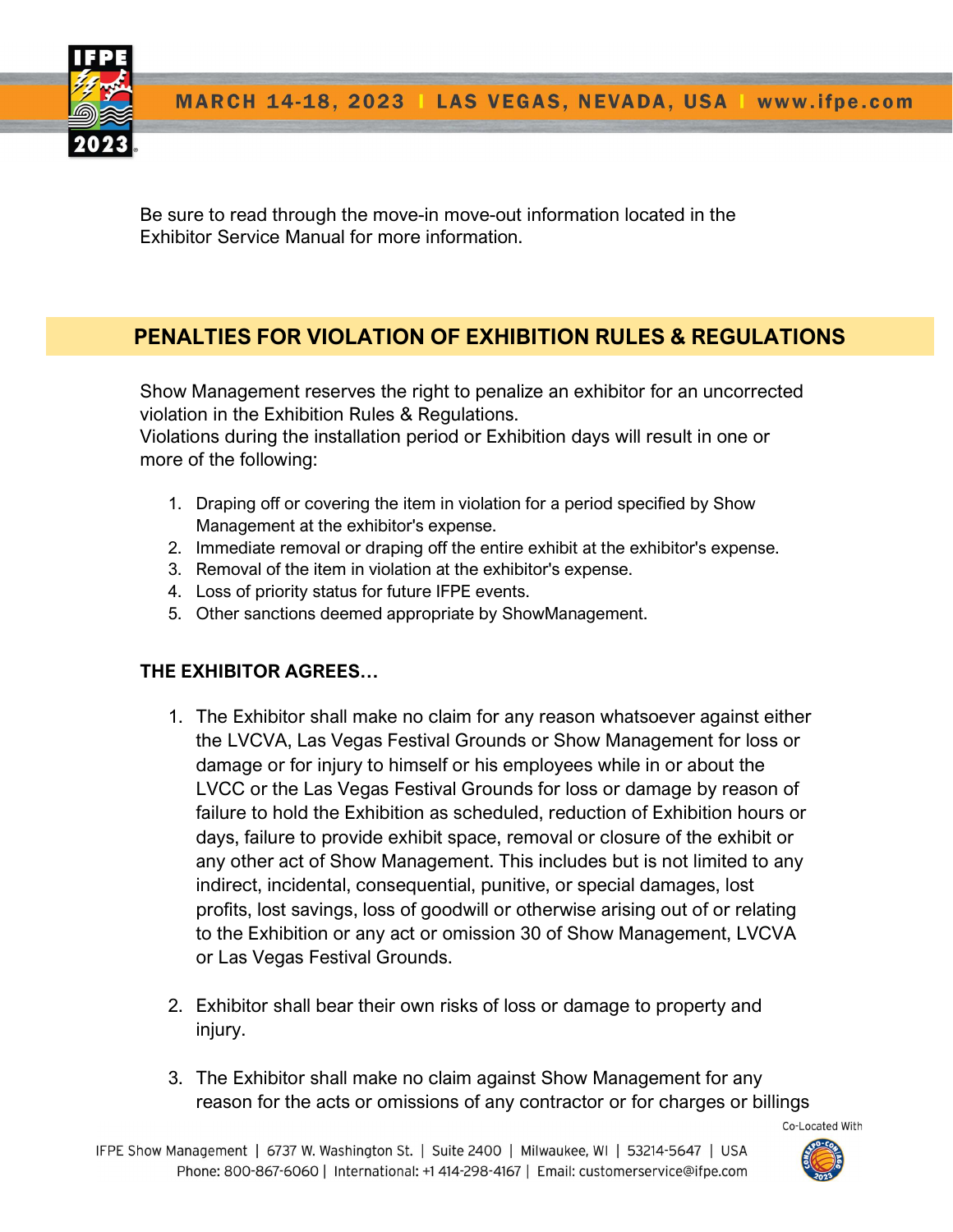(including overtime charges) for services rendered to the Exhibitor by any contractor, or due to any change to the targeted move-in or move-out time for the exhibit, or any delays in move-in or move-out of the exhibit.

- 4. Show Management shall not be liable for any delay, failure in performance, loss or damage due to: fire, explosion, power blackout, earthquake, flood, the elements, strike, embargo, labor disputes, acts of civil or military authority, war, acts of God, acts of terrorism, epidemic/pandemic illness or outbreak, public health warnings, government orders and regulations, acts or omissions of carriers or suppliers, curtailment or delay in transportation facilities, acts of regulatory or governmental agencies, or other cause or occurrence beyond its reasonable control, whether or not similar to the foregoing.
- 5. That Exhibitor shall:
	- A. insure against said risks of loss or damage to property and injury and secure and furnish Show Management with each insurer's covenant not to exercise any legal or equitable right it may have against Show Management or the LVCVA or the Las Vegas Festival Grounds and provide Show Management with a Certificate of Insurance evidencing such coverage with Show Management, the Exhibition Sponsors (AEM, NRMCA, NSSGA and AGC) and the LVCVA and Las Vegas Festival Grounds named as insureds.
	- B. if failing to insure against all such risks or failing to secure and furnish each insurer's covenant not to sue, the exhibitor shall indemnify and hold harmless Exhibition and the LVCVA and Las Vegas Festival Grounds from any and all loss or damage to property and injury aforesaid.
	- C. follow the LVCVA Building User's Manual rules and all other applicable laws, ordinances, codes and regulations as applicable to the exhibit space. Pertinent information from this manual will be distributed within the Exhibitor Services Manual.
- 6. Exhibitor assumes entire responsibility and hereby agrees to protect, indemnify, defend and save Show Management, the LVCC, the Las Vegas Festival Grounds, the LVCVA and their employees and agents, harmless against all claims, liability, losses or damages to persons or property,

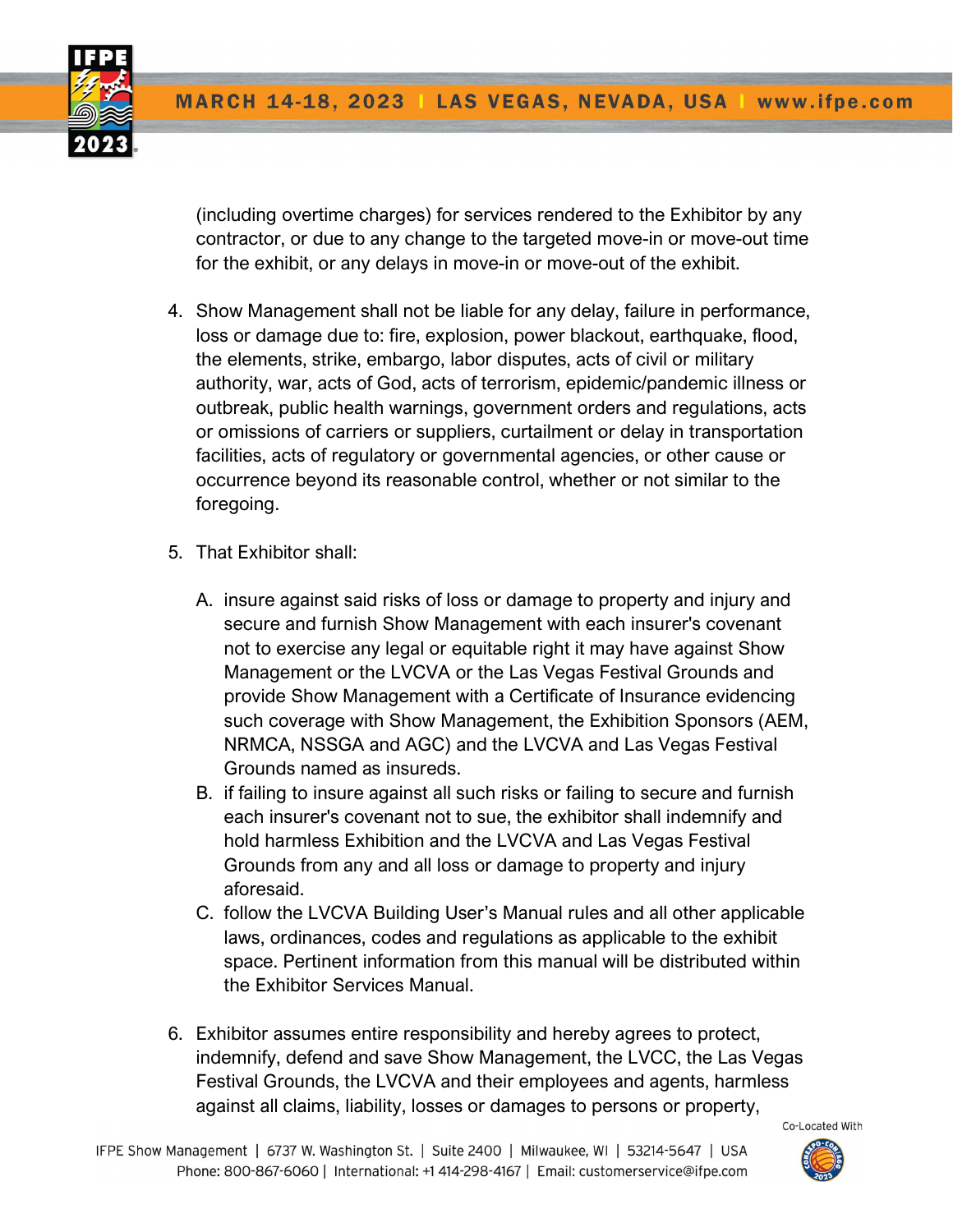

governmental charges or fines and attorney's fees arising out of or caused by exhibitor's installation, removal, maintenance, occupancy or use of the Exhibition premises or a part thereof, excluding any such liability caused by the sole negligence of the indemnitee.

- 7. The Exhibitor agrees that the preceding paragraphs shall also apply to the Westgate Las Vegas Resort & Casino and any exhibit space at locations other than the LVCC.
- 8. As used in the preceding paragraphs 1 through 7, references to Show Management shall also include the Exhibition Sponsors.

# COMMUNICATIONS AND RESPONSIBILITIES

All correspondences, invoicing, and exhibitor information, including but not limited to, registration, housing, and exhibit operations and planning information, will be sent directly to the pavilion organizer. The organizer will be responsible for either organizing each exhibitor's presence in the pavilion or distributing the information to their exhibitors and ensuring completion of forms and adherence to show deadlines and rules. Completion of the Show Directory listings for each pavilion exhibitor is also the responsibility of the organizer.

Exhibitors originating through the organizer but choosing to take space outside the pavilion must submit a completed space application (with their own contact information) and deposit to Show Management. These exhibitors will receive all communications directly from Show Management and will be responsible for their own payments and show planning. These exhibitors are not eligible for the 15% pavilion discount and will not be considered members of the pavilion.

# KNOW WHOM TO CONTACT

We are here to assist you. Know who to contact when you need assistance.